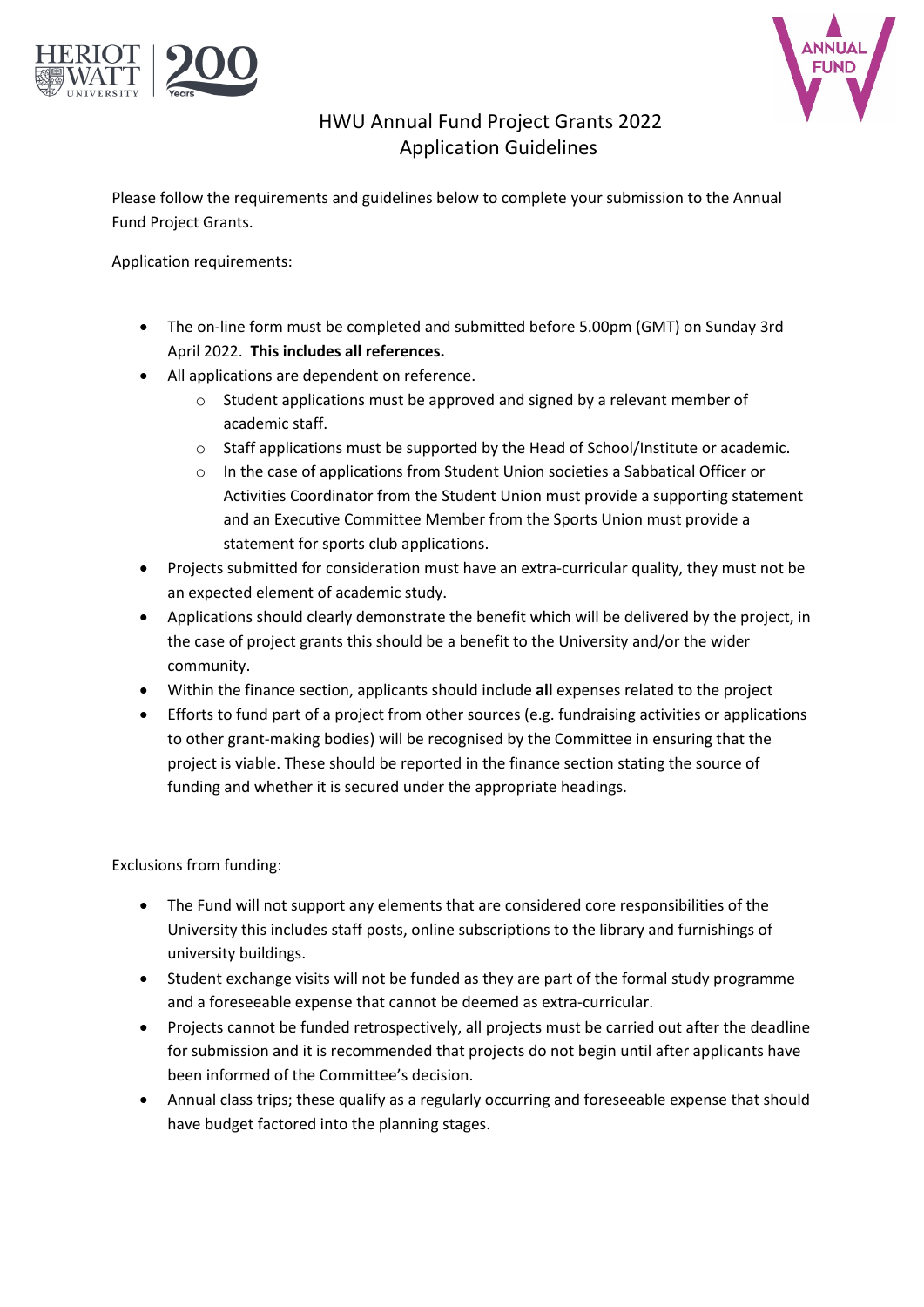General

- Applicants have no right of appeal but unsuccessful applicants can request an explanation of why they did not receive funding.
- Payment of grants will normally be made in advance of a project but can be made in several smaller amounts over a period of time during the project period.
- Successful applicants have access to the funding for 12 months after notification.
	- $\circ$  For larger grants, there may be a payment plan put in place with regular reporting to ensure that expenditure can be tracked

### Conditions of award:

- It is a condition of funding that all applicants submit receipts as evidence of their expenditure.
- It is a further condition that all applicants provide a short summary (c. 500 words) of their project, including high resolution photography and video where applicable. These will be used in promotional material for the Annual Fund.
- The contribution of the Annual Fund should be recognised throughout a project, this includes use of the Annual Fund logo on all publicly available material and written or verbal recognition where applicable.

### Applications from Clubs, Teams and Societies

- Where the Annual Fund aids equipment purchase for pursuit of a sport/interest, the equipment may only become the property of the University, the Sports Union or the Students Union, and not the individual applicant.
- Applications for contributions to the touring costs of sports clubs will only be considered if they are attending a competition at which other Universities are participating and it is justified as an opportunity to raise the profile of Heriot-Watt University.

### Travel and Accommodation Costs

- As a general guide, no more than 50% of travel costs for approved projects will be covered and will be subject to a cap. Costs awarded by the Annual Fund will be the lower of the cap or the actual cost as supported by receipts.
- For travel to locations requiring specialist travel management, the Annual Fund Committee reserves the right to decide the level of support awarded and will not be restricted to the caps described below. It is important to be aware of travel restrictions and areas of greater risk, as well as insurance arrangements, particularly during the global pandemic.
- Accommodation and subsistence costs will not normally be funded. Where the applicant wishes accommodation and subsistence to be funded, the case for this must be made clearly in the application. If awarded, accommodation and subsistence will be capped.
- The Annual Fund Committee expects those seeking travel and/or accommodation support to research the most cost effective means of travel or accommodation for their trip. The Annual Fund Committee will check proposed costs.